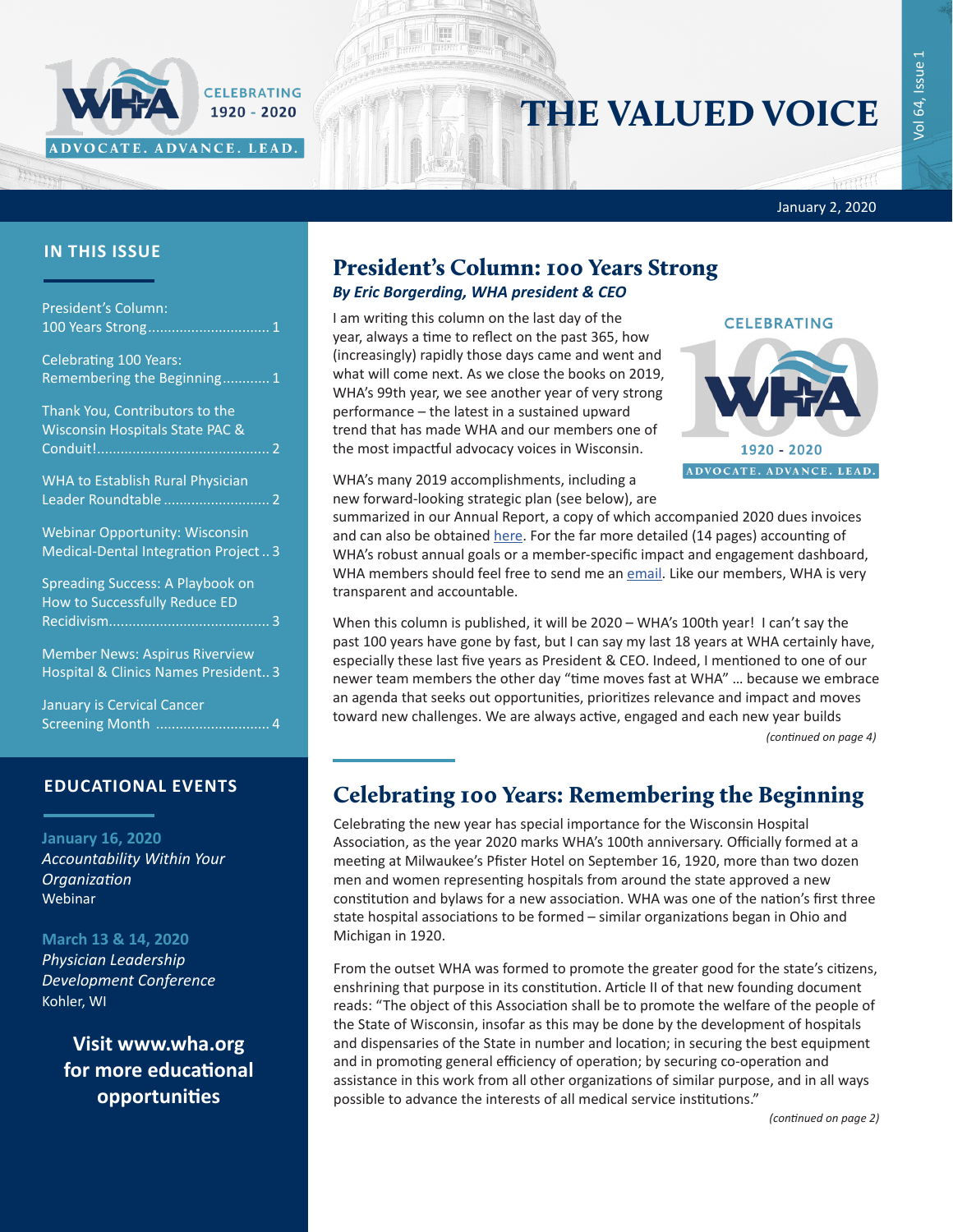### <span id="page-1-0"></span>*(Celebrating 100 Years . . . continued from page 1)*

A century later, that dedication to Wisconsin's health care continues. WHA's members continue to lead the way on improving health care quality, access and affordability, and WHA is the state's leading voice in advancing wise health care policies that can further enhance what is already nation-leading care. Throughout 2020, WHA will share highlights from the past 100 years in a variety of ways and venues, including in future editions of *The Valued Voice* as well as our high-impact annual events such as [Advocacy Day 2020](https://www.wha.org/Advocacy-Day) in Madison.

If your organization has historical items – photos, agendas, etc. – that you would like to share as part of WHA's 100th celebration, please reach out to WHA Director of Communications [Tammy Hribar.](mailto:thribar@wha.org)



## Thank You, Contributors to the Wisconsin Hospitals State PAC & Conduit!



The Wisconsin Hospitals State PAC & Conduit closed out its 2019 fundraising campaign at 102% of it's aggressive \$320,000 goal, raising \$325,367 from 305 individuals, 34 of which were first-time contributors.

"Hitting this aggressive goal, once again, shows the strength of the Wisconsin Hospitals State PAC & Conduit thanks to the steadfast commitment from over 300 contributors supporting candidates who value health care all across the state," said Eric Borgerding, WHA president & CEO. "As we head into an election year, I hope to see continued growth and participation in this important program," Borgerding added.

The average contribution in 2019 was \$1,066 with 93 individuals contributing at one of the Club levels, \$1,500 or more.

All contributors to the Wisconsin Hospitals State PAC & Conduit 2019 campaign can be found on pages 5-6. For more information and to get involved, contact WHA Vice President of Advocacy [Kari Hofer.](mailto:khofer@wha.org)

## WHA to Establish Rural Physician Leader Roundtable

WHA will create a Rural Physician Leader Roundtable in 2020. The roundtable will be a forum for physician leaders in rural communities to connect with each other, discuss common challenges, and to help one another become more effective physician leaders. WHA will facilitate the roundtable with the Rural Wisconsin Health Cooperative as a close partner.

WHA expects the roundtable to meet for one hour each quarter, with participation possible via webinar, teleconference or inperson. WHA will provide logistical support. The roundtable participants themselves will decide what they want to discuss and how to maximize the value of this forum. We anticipate this to be a highly-interactive networking and learning opportunity for physician leaders in rural settings.

If you would like to nominate a physician leader from your organization who works in a rural setting to participate in this roundtable, contact WHA Chief Medical Officer [Mark Kaufman, MD](mailto:mkaufman@wha.org). Self-nominations are welcome. Please submit nominations by Jan. 17.

WHA anticipates the first meeting will take place in February. Feel free to contact Dr. Kaufman with any questions, comments or suggestions.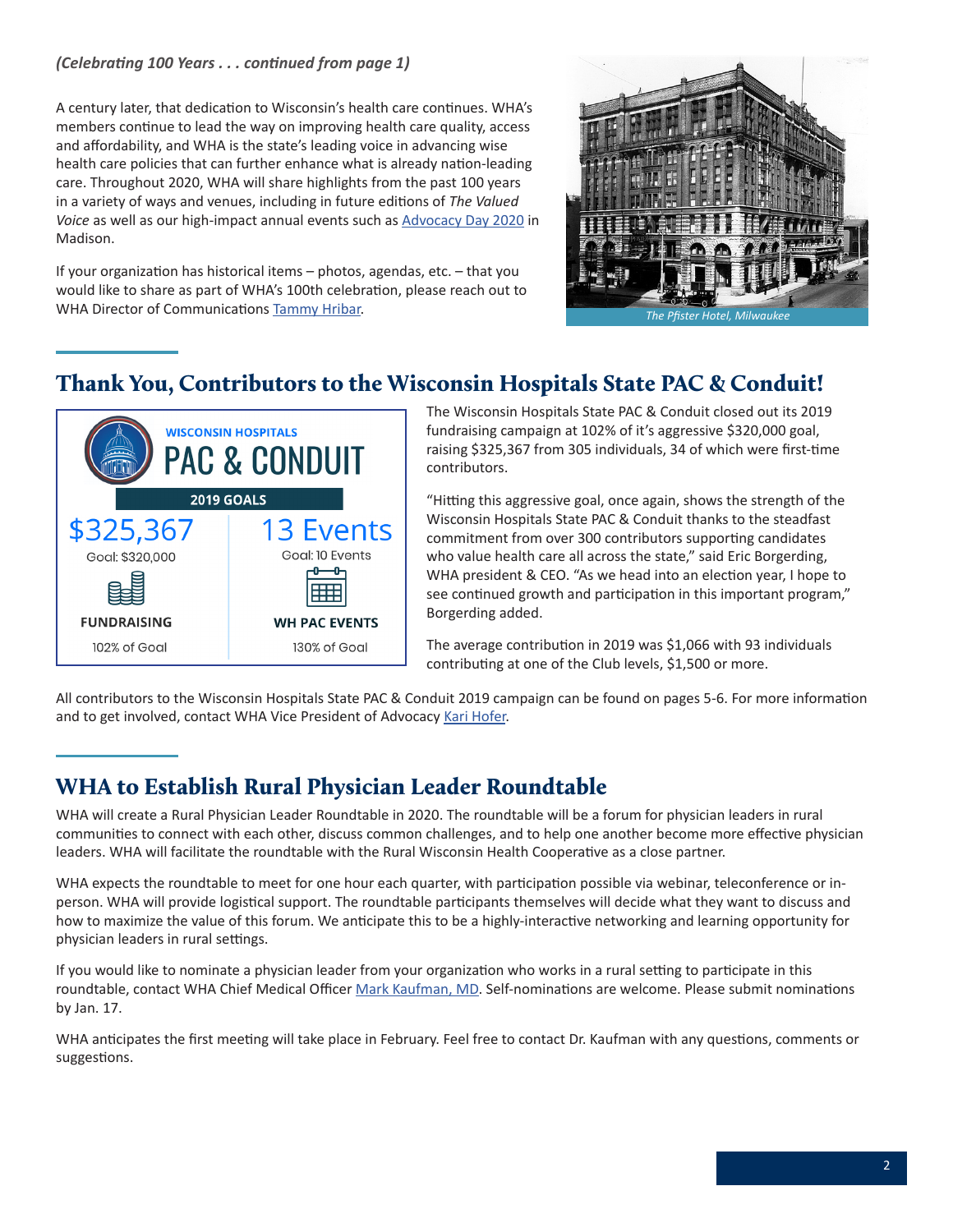## <span id="page-2-0"></span>Webinar Opportunity: Wisconsin Medical-Dental Integration Project

### *January 9, 2020, 10-11 a.m.*

Dental disease is the most common chronic disease of childhood. In 2018, more than 80,000 children in the state's Medicaid program had a dental-related medical encounter but did not visit a dentist. In Wisconsin, there is a new opportunity to integrate a dental hygienist into the primary care team to provide preventive oral health services to children at well-child visits.

The webinar will be offered Jan. 9, 2020 from 10-11 a.m. [Click here](https://www.wha.org/AboutWHA/CalendarofEvents/Webinar-Online-Education/Wisconsin-Medical-Dental-Integration-Project-(WI-M) to learn more about this webinar and to register.

## Spreading Success: A Playbook on How to Successfully Reduce ED Recidivism

WHA is partnering with The Great Lakes Partners for Patients Hospital Improvement Innovation Network (GLPP HIIN) in hosting a full-day interactive event focused on innovations to reduce ED recidivism, unnecessary hospital admissions and preventable readmissions.

The morning will entail in-depth learning, highlighting concrete concepts, operations, guidelines and tactical steps to take to implement the innovation. The afternoon will be a guided action planning session for you and your team to engage in vision, strategy and planning activities to begin the process of implementing the innovation at your hospital.

Gather your team and save the date! WHA encourages attendance of multidisciplinary readmissions teams of two or more who will be empowered to implement these innovative approaches at your hospital. Teams may include MDs, CNOs, CMOs, administrative leaders, quality leaders, nurse managers, and should include ED representation as well as anyone with the shared commitment to making a positive impact on reducing readmissions.

**Date:** Feb. 6, 2020 **Location:** Marshfield Clinic Health System, Marshfield, WI

To register or for additional information:<https://www.whareg4.org/ReadmissionsPlaybook>.

Contact WHA Clinical Quality Improvement Advisor [Jill Lindwall](mailto:jlindwall@wha.org) with questions.

## Member News: Aspirus Riverview Hospital & Clinics Names President

Christopher (Chris) Stines has been named president of Aspirus Riverview Hospital & Clinics. Stines will join Aspirus Riverview on Feb. 10.

Stines has 25 years of health care leadership experience. He currently serves as president and chief executive officer of Catholic Health Initiatives (CHI) St. Vincent North in Little Rock, Arkansas. Stines' background in health care administration is diverse and extensive, with experience in profit, not-for-profit, academic, large physician group practices and international health care organizations.



As president, Stines will lead the strategic direction of Aspirus Riverview Hospital & Clinics and further strengthen Aspirus Riverview's performance. Stines has a track record of creating high performing and engaged teams, as well as delivering successful performance improvements in quality and patient satisfaction.

Stines attended Indiana University, where he earned a bachelor's degree in economics with a certificate in business and a master's degree in health care administration. His recent professional certifications include: Six Sigma Green Belt, Servant Leadership-Ken Blanchard, The Science of Safety-Johns Hopkins Medicine, and Leadership Symposium-Indiana University School of Medicine.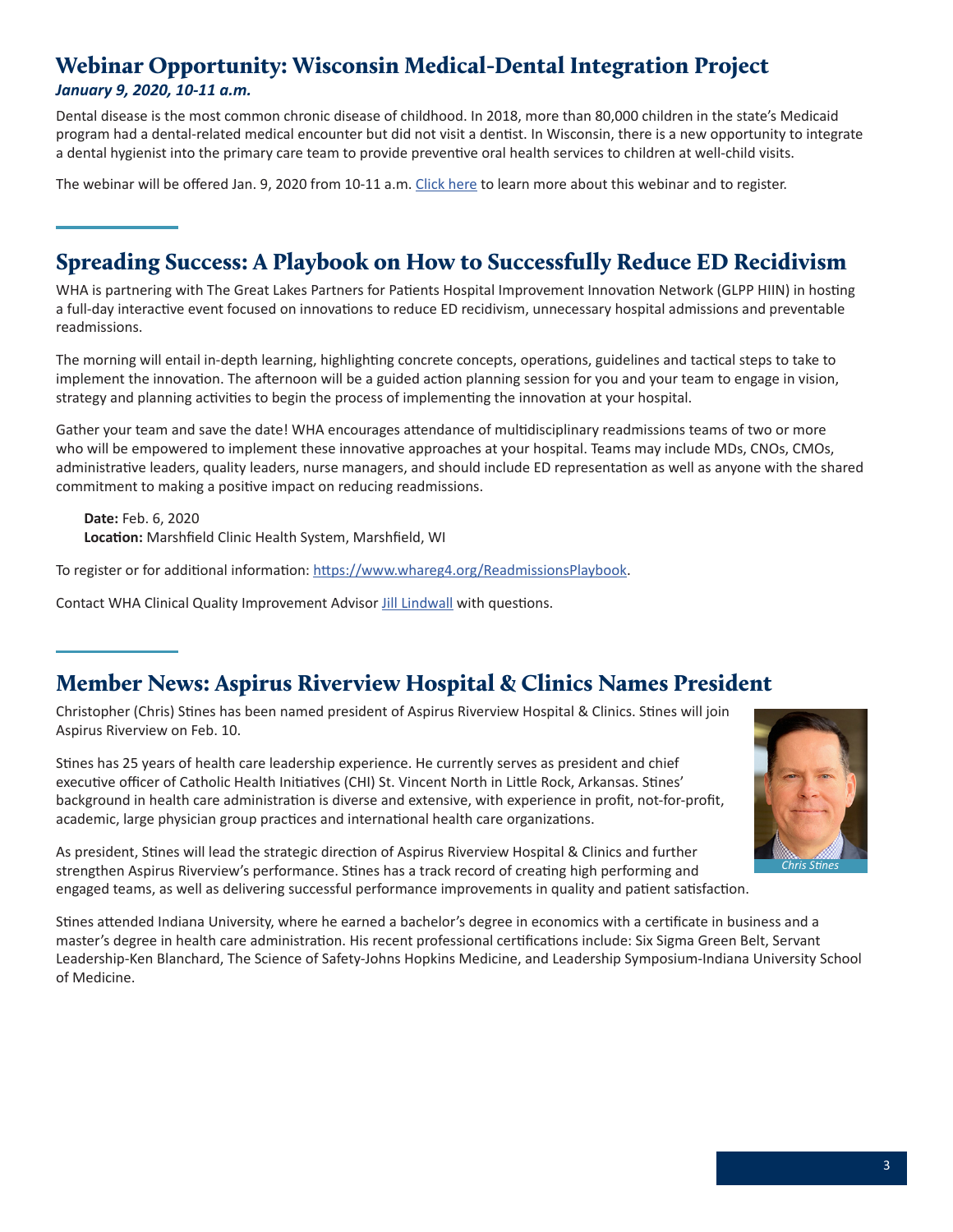### <span id="page-3-0"></span>*(President's Column: 100 Years Strong . . . continued from page 1)*

upon the last to become a step in an upward climb. That WHA psyche is perfectly captured in a new strategic plan, including our updated core values, which I believe well reflect the WHA of 2020 and beyond:

### **WHA Values**

#### *Advocacy, Integrity, Foresight, Relationships, Leadership*

Which brings me to our plans for 2020. It's always easier to look back to the past than ahead to the future, and while we are proud of and will do the former, we tend toward the latter. I truly believe that today, as we step into our 100th year, WHA is the strongest and most impactful it has ever been. That's less an observation about our past, more a statement about our future. And appropriately, we enter this next century guided by a new vision statement that reflects where we have been and guides where we are going:

#### **WHA Vision**

*To be the unifying voice for Wisconsin's hospitals and health systems and the state's most trusted and influential health policy advocate.*

WHA has established a trajectory of accomplishment built on a foundation of those who came before us, enabled by exemplary support from our members and highly engaged Board of Directors and sustained by a WHA team that just gets better. It's taken a lot of dedication and vision from some genuinely remarkable people to get us here, and we have much in store to recognize WHA's centennial and that journey. So, stay tuned throughout the year and join us in celebrating!

It is an honor to be a part of WHA's 100-year legacy. It is a privilege to be a part of this dedicated and skilled WHA team as we step into our second century.

To all our members and partners, we say THANK YOU for being a part of another great year! On behalf of the WHA staff, we wish you all much success in 2020 and are committed to being right there with you.

## January is Cervical Cancer Screening Month



The American Cancer Society estimates that approximately 13,170 new cases of invasive cervical cancer will have been diagnosed and about 4,250 women will have died from the disease in 2019.

Between July 2018 and June 2019, the WHA Information Center reported 86 inpatient visits, 638 outpatient surgical procedures, and 3,090 hospital outpatient clinic visits in

Wisconsin related to treatment for cervical cancer.

Cervical cancer was once one of the most common causes of cancer death for American women. The cervical cancer death rate dropped significantly with the increased use of the Pap test, but it has not changed much more during the past 15 years. The Pap test can find changes in the cervix before cancer develops.

Visit the American Cancer Society for more information on [cervical cancer.](https://www.cancer.org/cancer/cervical-cancer.html)

## **Follow Us Follow Us**

**Follow U[s](https://twitter.com/WIHospitalAssn)**



**FO***[@WIHospitalAssociation](https://www.facebook.com/WIHospitalAssociation/)* 

[@WIHospitalAssn](https://twitter.com/WIHospitalAssn)



[@Wisconsin Hospital Association](https://www.linkedin.com/company/4566526/admin/)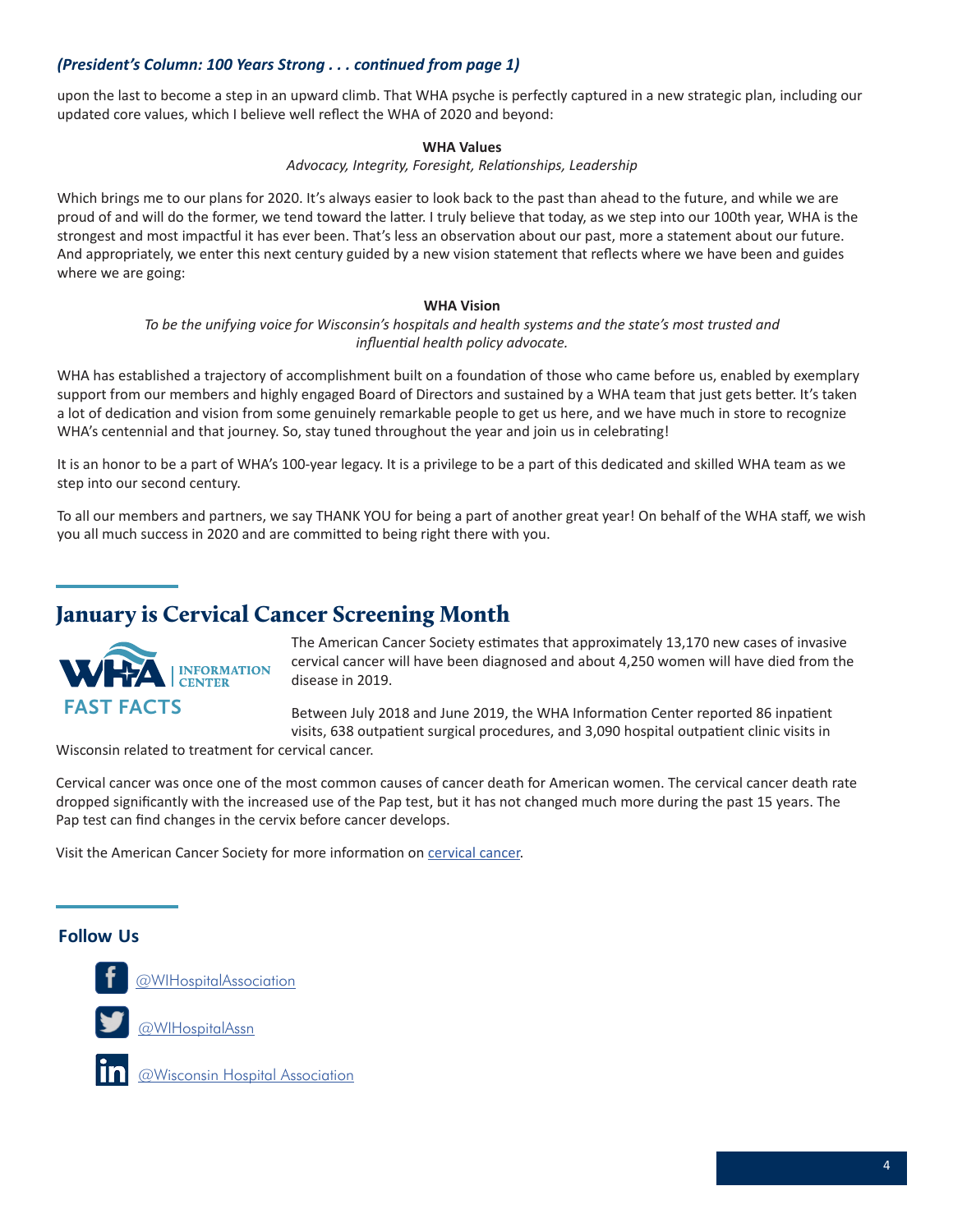**Association** 

#### **Contributors \$10,000+ - Leaders Circle**

| Borgerding, Eric & Dana | <b>Wisconsin Hospital Ass</b> |
|-------------------------|-------------------------------|
| Tyre, Scott             | Capitol Navigators, Inc.      |

#### **Contributors \$5,000 to \$7,499 - Leaders Circle**

Boatwright, Damond SSM Health Wisconsin Kammer, Peter The Kammer Group Mettner, Michelle Children's Wisconsin Meyer, Daniel **Aurora BayCare Medical Center - Green Bay**<br>Size, Tim & Pat **Aural Wisconsin Health Cooperative** Rural Wisconsin Health Cooperative Skogsbergh, Jim Advocate Aurora Health Troy, Peggy Children's Wisconsin Turkal, Nick **Advocate Aurora Health** Turney, Susan Marshfield Clinic Health System Woleske, Chris Bellin Health System

#### **Contributors \$3,000 to \$4,999 - Platinum Club**

Duncan, Robert Children's Wisconsin Ellinger, Lisa Wisconsin Hospital Association Heywood, Matthew Aspirus, Inc. Kaplan, Dr. Alan UW Health<br>O'Brien, Kyle & Laura UVisconsin H Potter, Brian Wisconsin Hospital Association<br>
Russell, John Prairie Ridge Health Sherry, Bernie **Ascension Wisconsin** Standridge, Debra **Ascension Wisconsin** Stanford, Matthew Wisconsin Hospital Association Starmann-Harrison, Mary Hospital Sisters Health System<br>Teigen, Seth Macension Wisconsin Wallace, Michael Fort HealthCare

Harding, Ed **Aurora Medical Center - Bay Area** Jacobson, Catherine Froedtert & The Medical College of Wisconsin Kachelski, Joe Wisconsin Statewide Health Information Network **Wisconsin Hospital Association** Olson, David & Joanne Alig Froedtert & The Medical College of Wisconsin Pandl, Therese **HSHS** - Eastern Wisconsin Division Prairie Ridge Health Ascension Wisconsin

#### **Contributors \$2,000 to \$2,999 - Gold Club**

Bard, Jeffrey **Advocate Aurora Health** Bloch, Jodi Children's Wisconsin Gustafson, Andrew & Sara SSM Health Wisconsin Hanus, Andrew Advocate Aurora Health Killoran, Carrie **Aurora Sinai Medical Center** Lappin, Michael **Advocate Aurora Health** Lewis, Gordon Burnett Medical Center McKevett, Timothy Beloit Health System Newson, Reggie **Ascension Wisconsin** Santulli, William Advocate Aurora Health Schulze, Connie UW Health<br>White-Jacobs, Mary Beth Black River

#### **Contributors \$1,500 to \$1,999 - Gold Club**

Anderson, Sandy Ascension Howard Young Medical Center Dietsche, James

Brenton, Stephen Wisconsin Hospital Association Hofer, Kari Wisconsin Hospital Association Natzke, Ryan Marshfield Clinic Health System Potts, Dennis **Aurora St. Luke's Medical Center Black River Memorial Hospital** Zenk, Ann Wisconsin Hospital Association

Bagnall, Andrew HSHS - Western Wisconsin Division Bahr, Jeffrey **Advocate Aurora Health** Bakkum, Kyle **Vernon Memorial Healthcare** Basilotto, Steve Froedtert Health Beirl, Luke Hayward Area Memorial Hospital & Water's Edge Brussow, Julie Marshfield Clinic Health System Carlson, Peter Aurora Psychiatric Hospital Decker, Michael Divine Savior Healthcare Dibbert, Beth Wisconsin Hospital Association Douglas, Jason Memorial Medical Center - Ashland Edwards, Gordon Marshfield Clinic Ericson, Allen Froedtert & MCW St. Joseph's Hospital Campus Erickson, Susan UnityPoint Health Meriter Francisco, Margo SSM Health Wisconsin Graebner, David Aurora Sheboygan Memorial Medical Center Grapentine, Mark Wisconsin Hospital Association Gutzeit, Michael Children's Wisconsin Hafeman, Paula HSHS - Eastern Wisconsin Division

Heisler, John Aspirus, Inc. Newcomer, Peter UW Health Pollard, Dennis Froedtert Health Rogers, Joyce **Advocate Aurora Health** Rohrbach, Dan Southwest Health Swanson, Kerry SSM Health Wisconsin<br>Tector, Leslie Children's Wisconsin Vandenhouten, Peter Bellin Health

Hoelter, Jon & Elizabeth Wisconsin Hospital Association<br>Just, Lisa **Michael Association**<br>Aurora Medical Center Kenosha Aurora Medical Center Kenosha Kaufman, Mark Wisconsin Hospital Association Leitch, Laura Wisconsin Hospital Association Levin, Jeremy Rural Wisconsin Health Cooperative Lindberg, Steve Mayo Clinic Health System - Red Cedar Marquardt, Amy Froedtert & The Medical College of Wisconsin<br>Mueller, Jennifer WHA Information Center WHA Information Center Rose, Laura **Misconsin Hospital Association**<br>Rozenfeld, Jonathan SSM Health - St. Mary's Hospita SSM Health - St. Mary's Hospital Sexton, William Crossing Rivers Health Medical Center Children's Wisconsin Telega, Craig **Marshfield Clinic Health System**<br>Turner, Scott Children's Wisconsin Children's Wisconsin Van Meeteren, Bob Reedsburg Area Medical Center Wolters, Brad Marshfield Clinic Health System

#### **Contributors \$1,000 to \$1,499**

Andrabi, Imran ThedaCare Arquilla, Tom ThedaCare Brady, Kevin Advocate Aurora Health Cadieux, Marc Children's Wisconsin Cox, Sharon Beloit Health System Geraghty, Tricia Children's Wisconsin Gisi, Dale ThedaCare Herbst, Amy Children's Wisconsin Kadlec, Mark SSM Health<br>Keddington, Richard Watertown Lerch, Shawn Sauk Prairie Healthcare<br>
Lund, Maggie ThedaCare Regional Me McLean, Hal ThedaCare<br>
Melms, William Marshfield Nakis, Dominic Advocate Aurora Health Punzenberger, Lindsay Children's Wisconsin Robaidek, Jay Roller, Rachel **Advocate Aurora Health** Sanders, Michael SSM Health - Madison Schafer, Michael Spooner Health System Schnedler, Lisa Upland Hills Health Vitello, Jodilynn UW Health Whelan, David Children's Wisconsin

# Bergmann, Michael Aurora Medical Center - Summit DeGroot, Dan SSM Stoughton Hospital Association<br>Garcia-Thomas, Cristy Advocate Aurora Health Advocate Aurora Health Hilt, Monica **Ascension St. Elizabeth Hospital** Jacobson, Terry Essentia Health St. Mary's Hospital - Superior Watertown Regional Medical Center Kluesner, Kevin Ascension St. Joseph Hospital Kulick, Steven Marshfield Clinic Health System ThedaCare Regional Medical Center- Appleton Marshfield Clinic Health System Powder, Scott Advocate Aurora Health Thompson, Mark L. ThedaCare Regional Medical Center - Appleton

#### **Contributors \$500 to \$999**

Aulik, Juli UW Health Bender Schwich, Rev. Kathie Advocate Aurora Health Boese, Jennifer CliftonLarsonAllen, LLP<br>Bolt, Elizabeth CUW Health Bolt, Elizabeth Collins, Susan Froedtert Health<br>
Cormier, Laura Bellin Health Occ Cox, Sharon Beloit Health System<br>Curran-Meuli, Jane Holy Family Memoria Daniels, Erickajoy Advocate Aurora Health Dequaine, Robin Advocate Aurora Health

Brabant, Christopher HSHS - Eastern Wisconsin Division Brenton, Andrew Wisconsin Hospital Association Budd, Aaron SSM - St. Mary's Hospital - Janesville Charlier, Brian HSHS Eastern Wisconsin Division Childers, David UnityPoint Health Meriter Clevidence, Derek UnityPoint Health Meriter Collins, Sherry Wisconsin Hospital Association Bellin Health Oconto Hospital Holy Family Memorial, Inc. Dexter, Donn Mayo Clinic Health System -<br>Eau Claire

(continued on page 6)